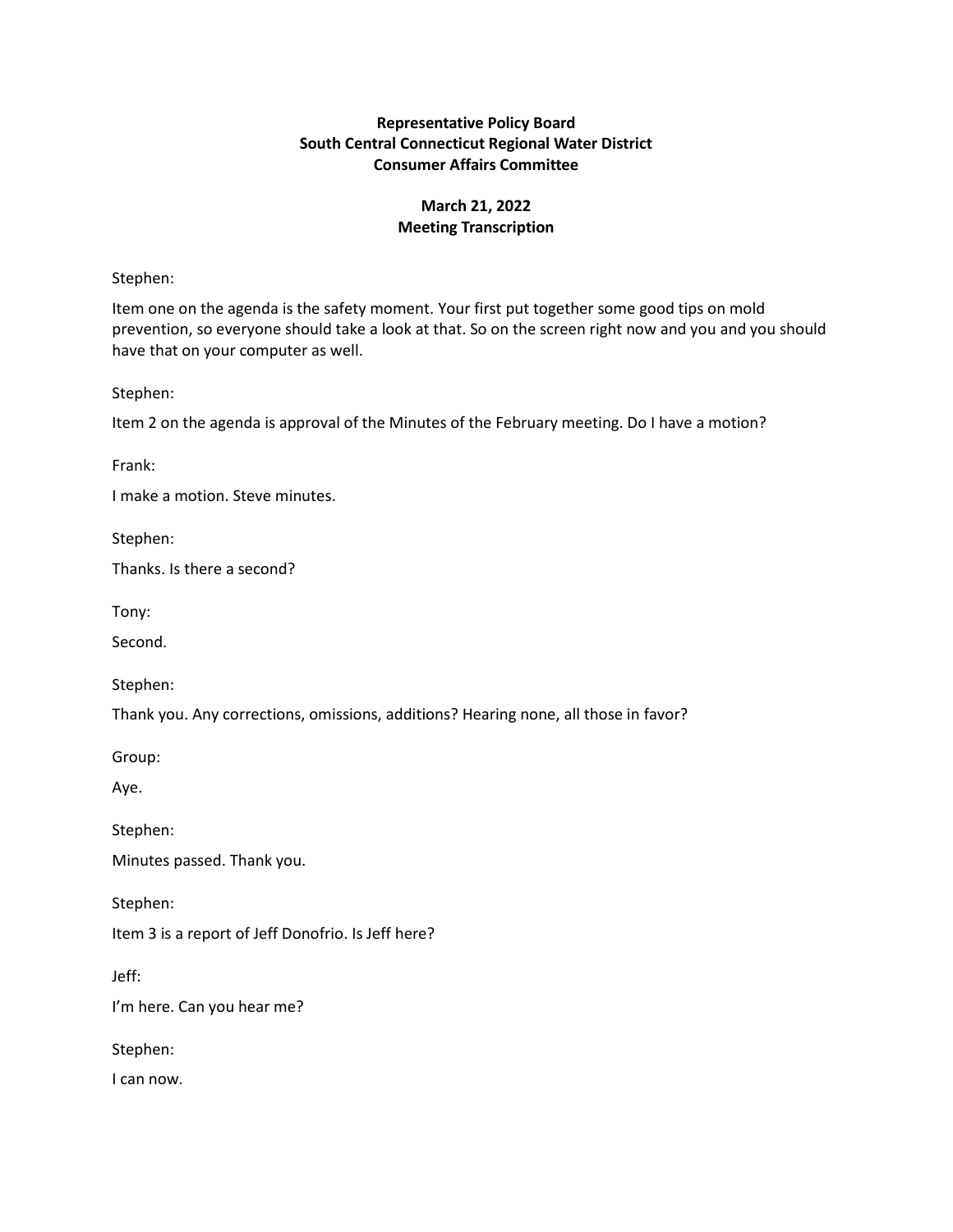Representative Policy Board Consumer Affairs Committee March 21, 2022

Jeff:

So not that much going on. You know, last month I provided you with my memo on the Lake Gaillard Water treatment plant projects and of course, we had the public hearing. This month, on Wednesday, I have two meetings. One is with Prem to talk about the CIS project and that process and then in the afternoon I am going to meet with Sunny to discuss the Lake Whitney Dam project.

### Jeff:

I've been on the bid list for the Water Authority so I get notices whenever they put anything out to bid. I got notice of the invitation to bid for installation of duct tile, iron, and HDPE water mains and I reviewed that and I had a bunch of comments and suggestions. So I talked with Mario Ricozzi and he reviewed it and we both talked to David Borowy and shared comments and suggestions we had to protect the Authority's interests.

### Jeff:

So that type of on call contracting in 2022 when there's a lot of supply chain issues and a lot of contractors are really trying to play catch up based on pre supply chain challenge contracts, they enter into and different challenges on the municipal side, I represent 15 municipalities in connection with construction projects and I'm seeing a lot of claims and differing site condition claims and change orders, so I wanted to share some of those experiences with the Authority to help them kind of fine tune their bid package, their front end documents to represent best practices. So that's something I'll probably talk to Sunny about briefly when he comes around Wednesday.

Jeff:

No pending consumer complaints right now. That's my report.

Stephen:

Jeff, I didn't hear the end of what you said. You were working on [inaudible].

Jeff:

A meeting on Wednesday with Prem and Sunny, separately to talk about the upcoming potential CIS and Lake Whitney Dam project applications. And when I meet with Sunny, I'm going to take a few minutes just to see if he's got any feedback. Based on the comments I provided on the front-end bid documents for that on [inaudible] main installation package.

Stephen:

Okay.

Jeff:

No pending consumer complaints.

Stephen:

No consumer issues, great. Okay, we appreciate what you're doing. Thank you very much. Sounds good.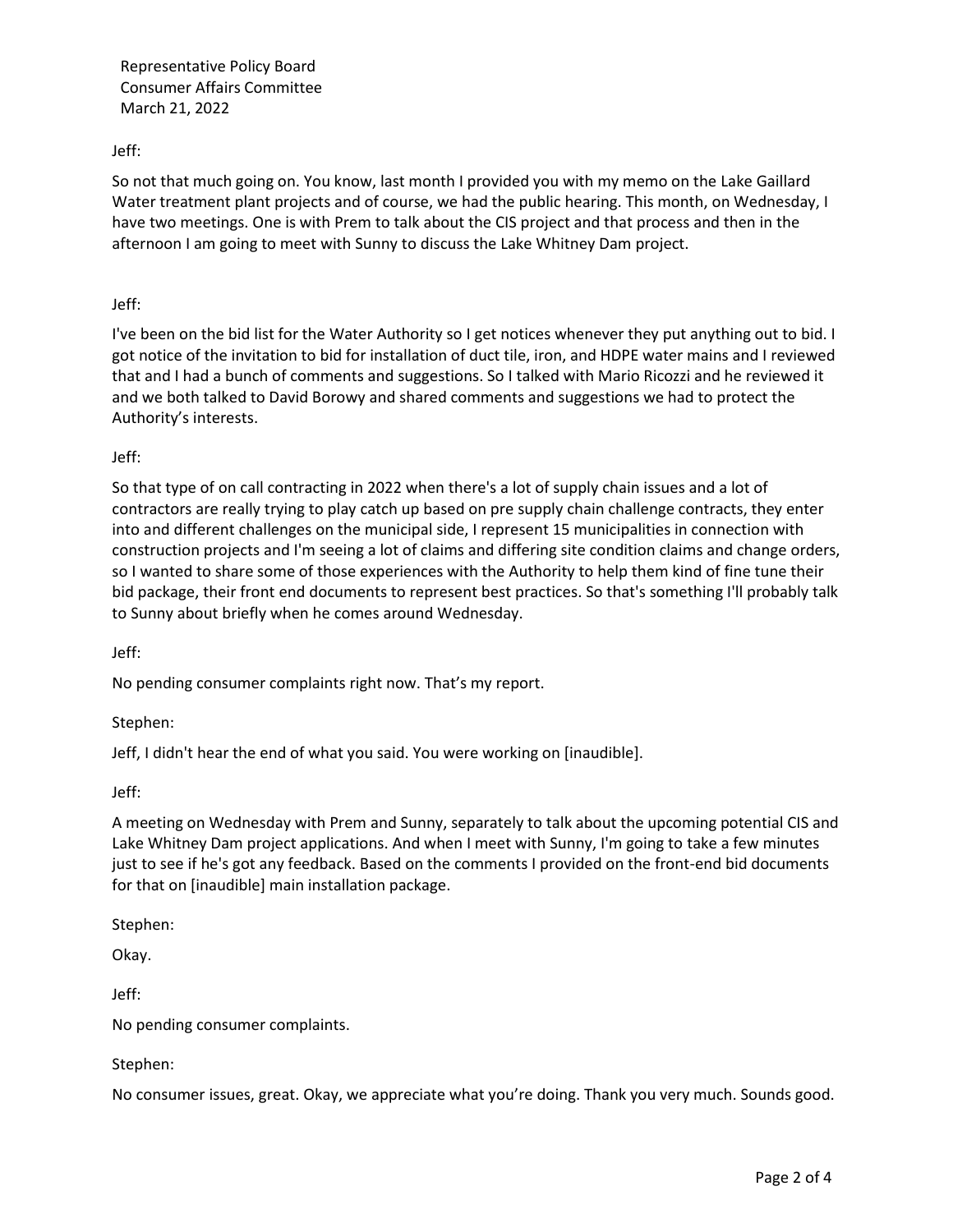Representative Policy Board Consumer Affairs Committee March 21, 2022

Stephen:

Item 4 is the approval of Jeff Ship voice for February 2,957.50. Do we have a motion?

Tony:

So moved.

Stephen:

Thanks Tony, Second Frank? Thank you.

Frank:

Second, yes I second.

Stephen:

Any questions? Any questions for Jeff on the invoice?

Group:

No.

Stephen:

Okay. All those in favor?

Group:

Aye.

Stephen:

Great, motion carries unanimously.

Stephen:

Just a reminder, our next meeting in April will be the joint meeting with the Land Use Committee to review the proposed budgets for the year 2023. So I'm sure we'll get more notices on that.

Stephen:

Is there any new business that anyone would like to bring up?

Stephen:

We've saved our presentation today, Item seven for the end because I believe Prem, you want to do the whole thing in executive session?

Prem:

Yes, please. Kevin will be joining me.